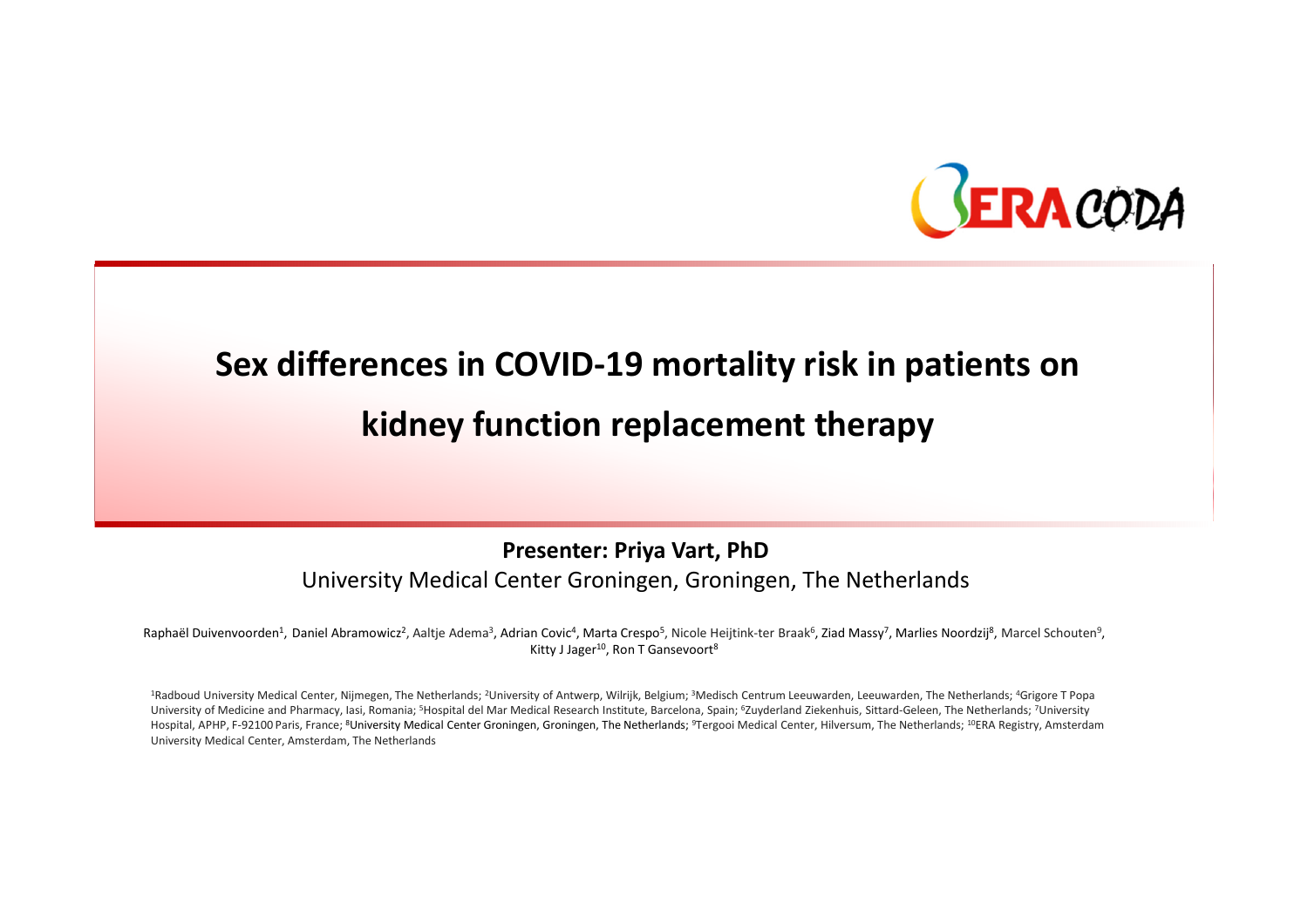### **Disclosures**



Unrestricted research grants were obtained from the European Renal Association, The Dutch Kidney Foundation, Baxter, and Sandoz.

All money was paid to the institution hosting the ERACODA database.

The funding organizations had no role in the design of the study, interpretation of results, or the presentation of findings.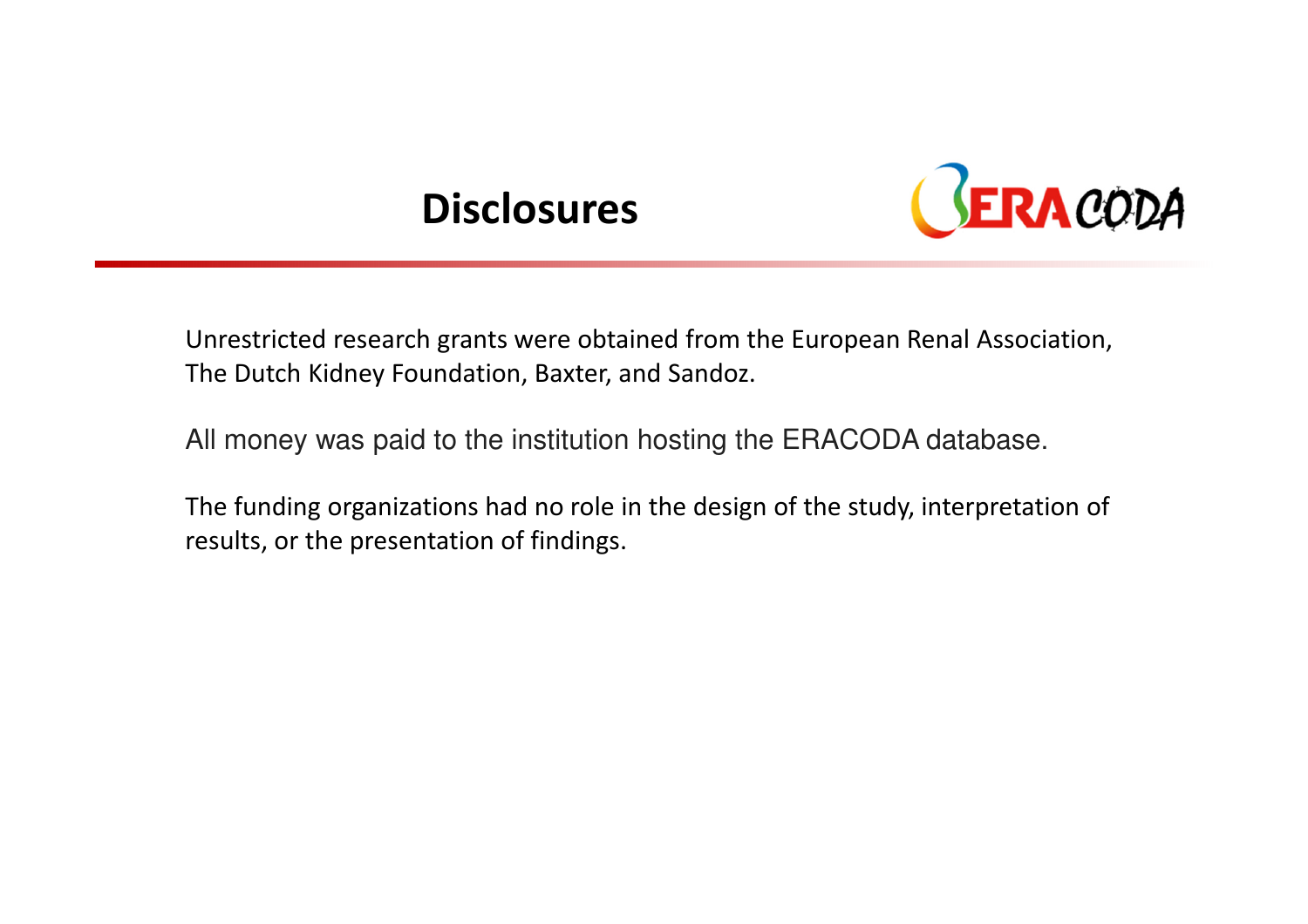# Background



- • In the general population with COVID-19, male sex is an established risk factor for mortality.<sup>1</sup>
- $\bullet$  A more robust immune response to COVID-19 in females has been suggested to be one of the factors explaining this sex difference.<sup>2</sup>
- $\bullet$  Patients on kidney function replacement therapy (KFRT) have an impaired immune response, especially kidney transplant recipients due to their use of immunosuppressants.
- • In this study, we, therefore, examined whether male sex is still a risk factor for mortality among patients on KFRT with COVID-19.

<sup>1</sup>Peckham et al. Nat Commun. 2020; <sup>2</sup>Takahashi et al. Nature 2020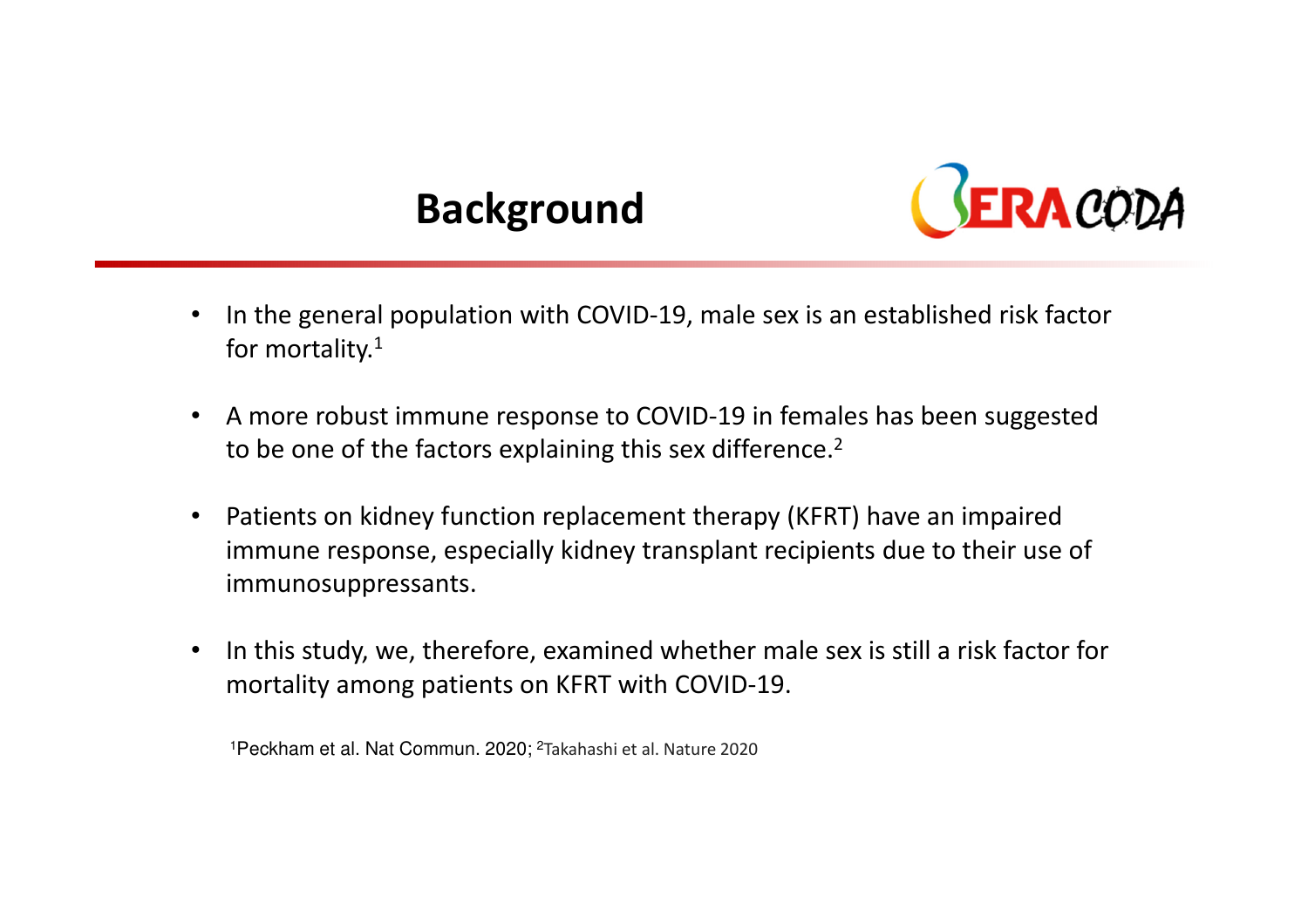# Study hypotheses and objectives



#### Hypotheses

- Sex differences in the risk of mortality are narrowed or eliminated among kidney transplant recipients
- Sex differences in the risk of mortality may be different among kidney transplant recipients and dialysis patients potentially due to differences in their use of immunosuppressants

#### **Objectives**

- To investigate the association between sex and risk of mortality among kidney transplant recipients and dialysis patients
- To investigate whether the relationship between sex and the risk of mortality differs between kidney transplant recipients and dialysis patients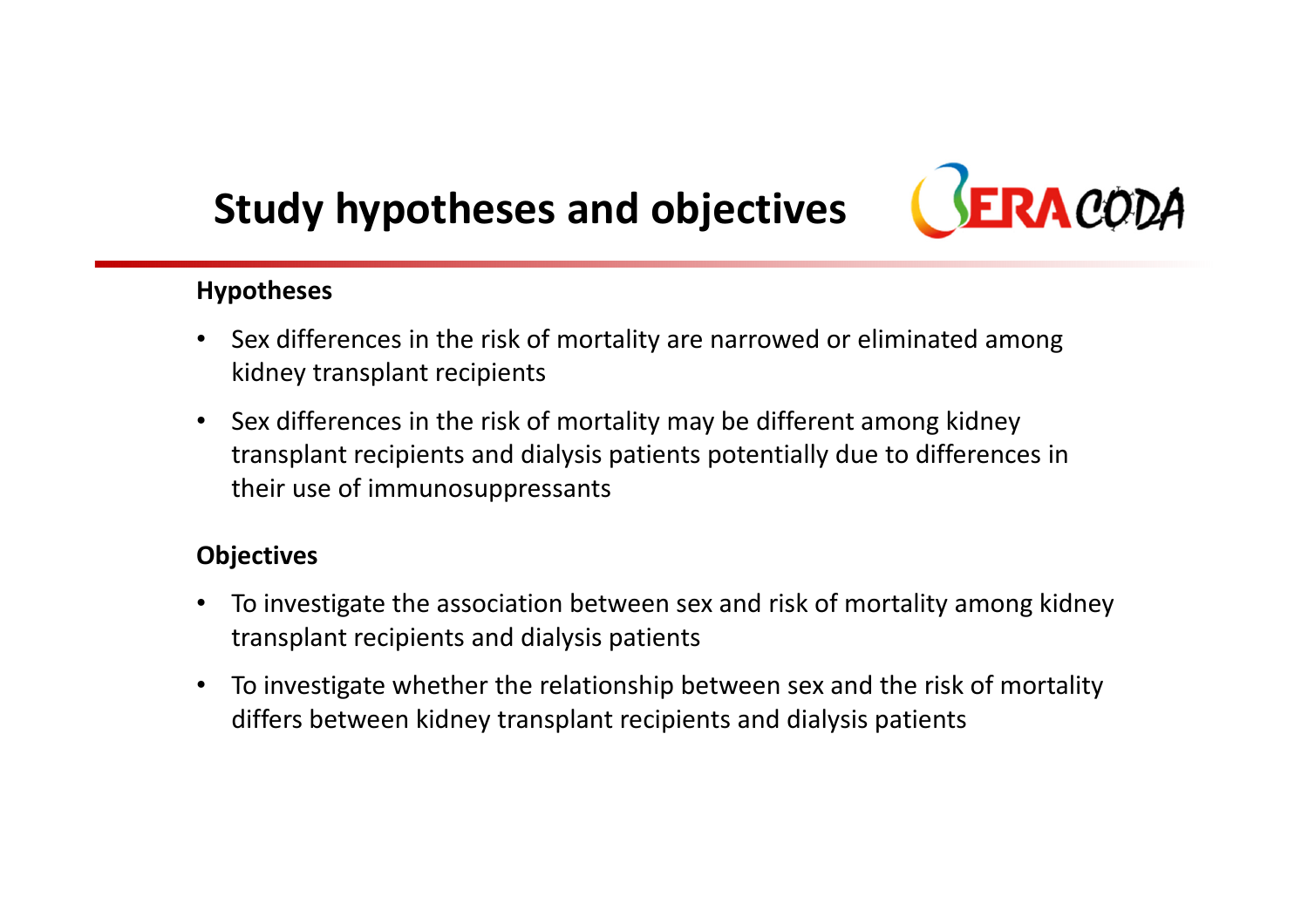# Study design



Data source: the European Renal Association COVID-19 Database (ERACODA)

- $\bullet$  Data voluntarily reported on outpatients and hospitalized patients by physicians responsible for their care
- $\bullet$  Data recorded by approximately 225 physicians representing over 140 centers in about 35 countries, mostly in Europe

**Study population:** Adult (age  $\geq$ 18 years) kidney transplant recipients and dialysis patients with COVID-19 who presented between February  $1<sup>st</sup>$ , 2020 & April 30<sup>th</sup>, 2021

Independent variable of interest: Sex (female/male)

Outcome: Three-month mortality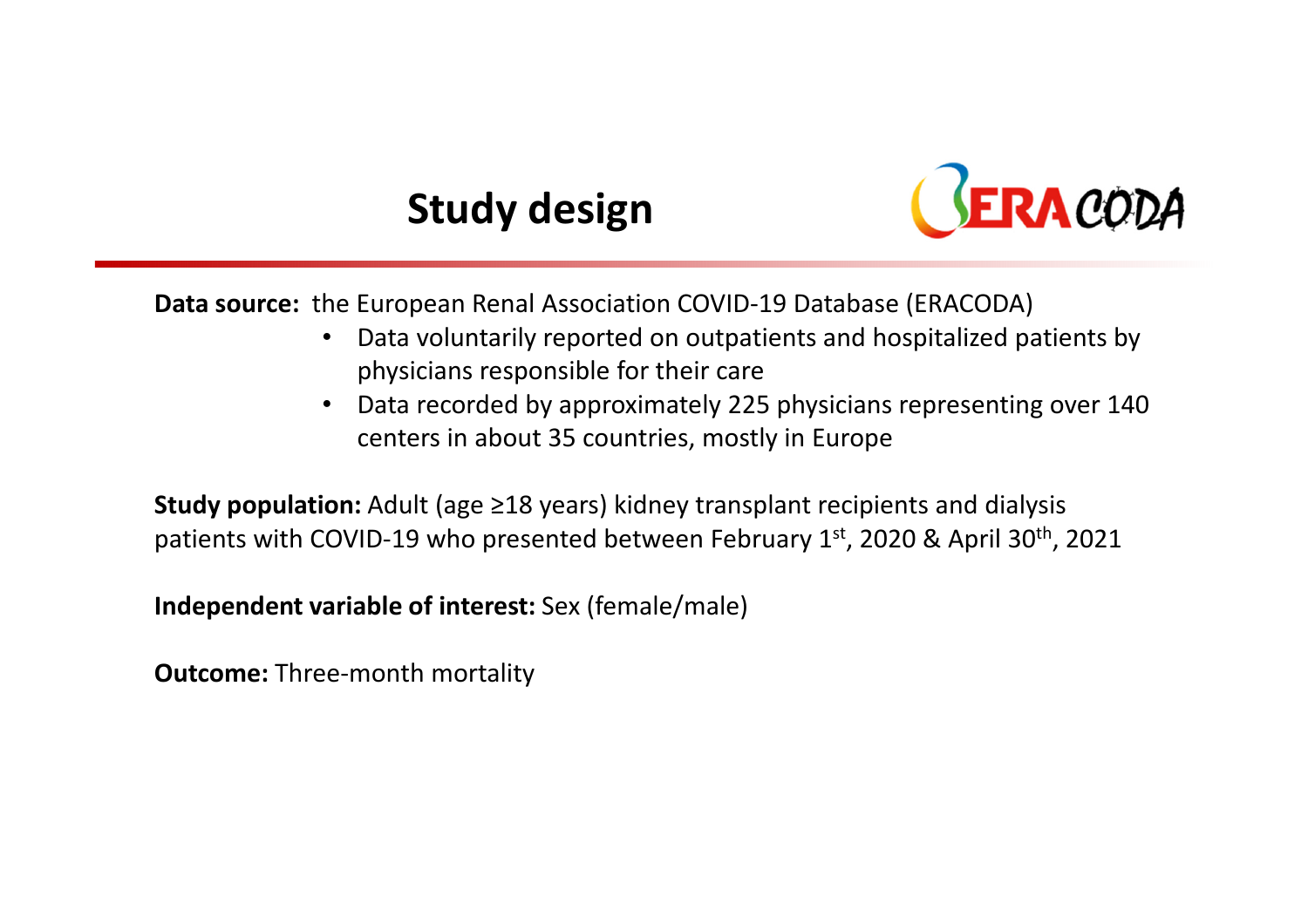### Statistical analyses



- $\bullet$ Multivariable Cox proportional hazards regression
- $\bullet$ Interaction investigated between sex and type of renal replacement therapy
- •Diagnostic tests performed to investigate proportional hazards assumption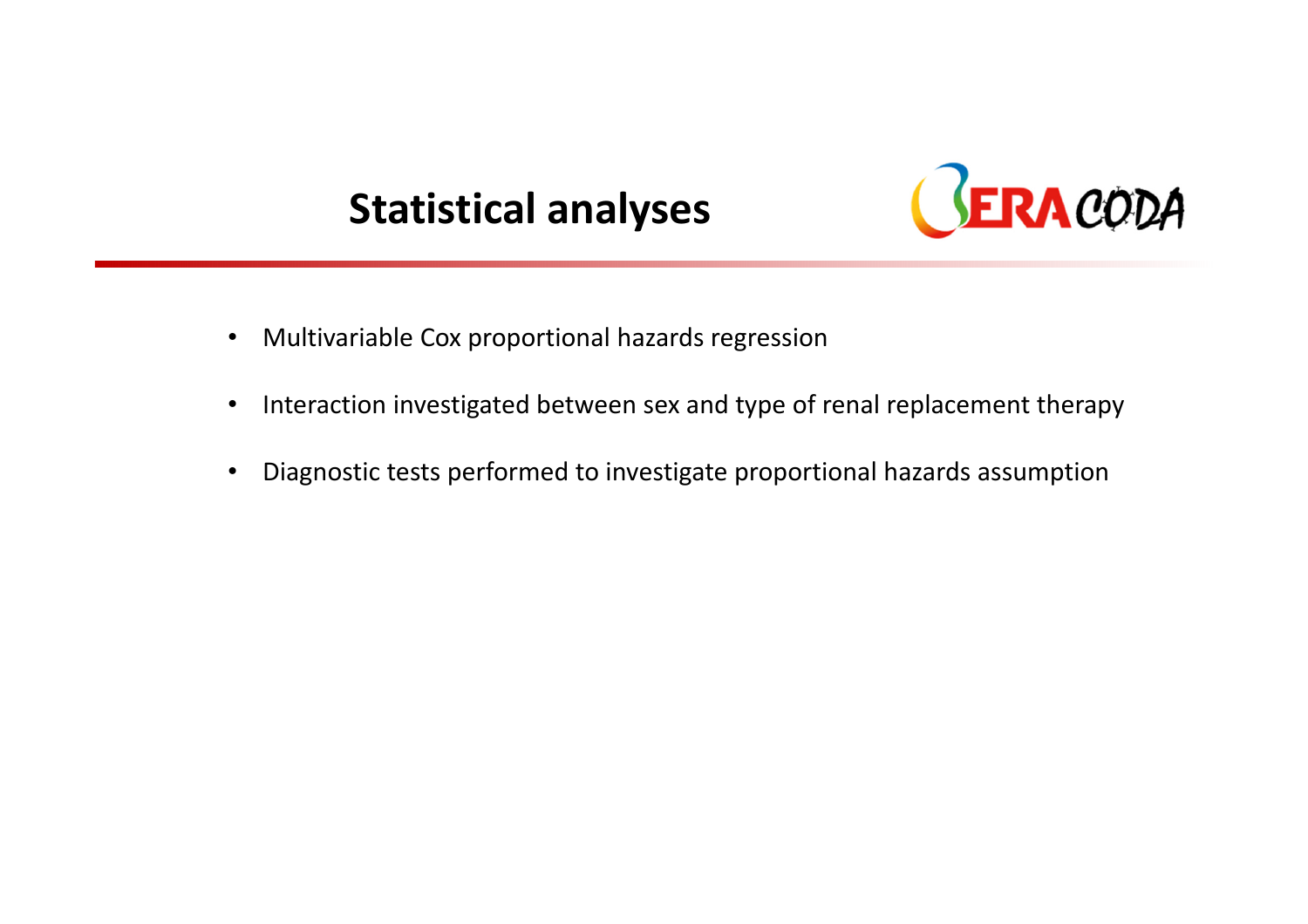### Baseline characteristics



|                                                                    | Kidney transplant recipients<br>$(N=1,204)$ |                          | Dialysis patients (N=3,206) |                         |                            |                          |
|--------------------------------------------------------------------|---------------------------------------------|--------------------------|-----------------------------|-------------------------|----------------------------|--------------------------|
|                                                                    | Female<br>(N=457)                           | <b>Male</b><br>$(N=747)$ | p-value                     | Female<br>$(N=1,225)$   | <b>Male</b><br>$(N=1,981)$ | p-value                  |
| <b>Patient characteristics</b>                                     |                                             |                          |                             |                         |                            |                          |
| Age, (years)<br>Clinical frailty scale, AU<br>Comorbidities, n (%) | 55.7(14.1)<br>3.2(1.6)                      | 56.9 (13.7)<br>2.8(1.4)  | 0.16<br>< 0.001             | 67.5 (14.6)<br>4.2(1.8) | 67.8 (14.2)<br>3.9(1.8)    | 0.67<br>< 0.001          |
| Hypertension                                                       | 352 (77.0)                                  | 631 (84.5)               | 0.001                       | 969 (79.2)              | 1607 (81.1)                | 0.18                     |
| Diabetes Mellitus                                                  | 130 (28.6)                                  | 249 (33.4)               | 0.08                        | 494 (40.4)              | 871 (44.0)                 | 0.04                     |
| Coronary artery disease                                            | 49 (10.8)                                   | 162 (21.7)               | < 0.001                     | 354 (28.9)              | 742 (37.6)                 | < 0.001                  |
| Immunosuppressants                                                 |                                             |                          | 0.58                        |                         |                            |                          |
| Monotherapy                                                        | 14(3.1)                                     | 19(2.6)                  |                             |                         |                            |                          |
| Dual therapy                                                       | 152 (33.6)                                  | 232 (31.4)               |                             |                         |                            |                          |
| Triple therapy                                                     | 286 (63.3)                                  | 489 (66.1)               |                             |                         |                            | $\overline{\phantom{a}}$ |
| Disease characteristics, n (%)                                     |                                             |                          |                             |                         |                            |                          |
| Cough                                                              | 265(60.2)                                   | 438 (61.5)               | 0.66                        | 471 (47.0)              | 765 (48.9)                 | 0.36                     |
| Shortness of breath                                                | 168 (38.1)                                  | 297 (41.9)               | 0.20                        | 318 (31.6)              | 502 (32.0)                 | 0.81                     |
| Fever                                                              | 281 (63.3)                                  | 497 (69.5)               | 0.03                        | 506 (50.3)              | 873 (55.6)                 | 0.01                     |
| O2 saturation room air, %                                          | 94.3(6.4)                                   | 93.9(6.6)                | 0.36                        | 94.1(5.1)               | 93.7 (5.8)                 | 0.16                     |
| Lymphocytes, x1000/µL                                              | 0.8(0.5, 1.3)                               | 0.8(0.5, 1.3)            | 0.60                        | 0.9(0.6, 1.3)           | 0.9(0.6, 1.3)              | 0.46                     |
| CRP, mg/L                                                          | 72 (25, 147)                                | 83 (33, 187)             | 0.05                        | 68 (20, 190)            | 82 (27, 240)               | 0.03                     |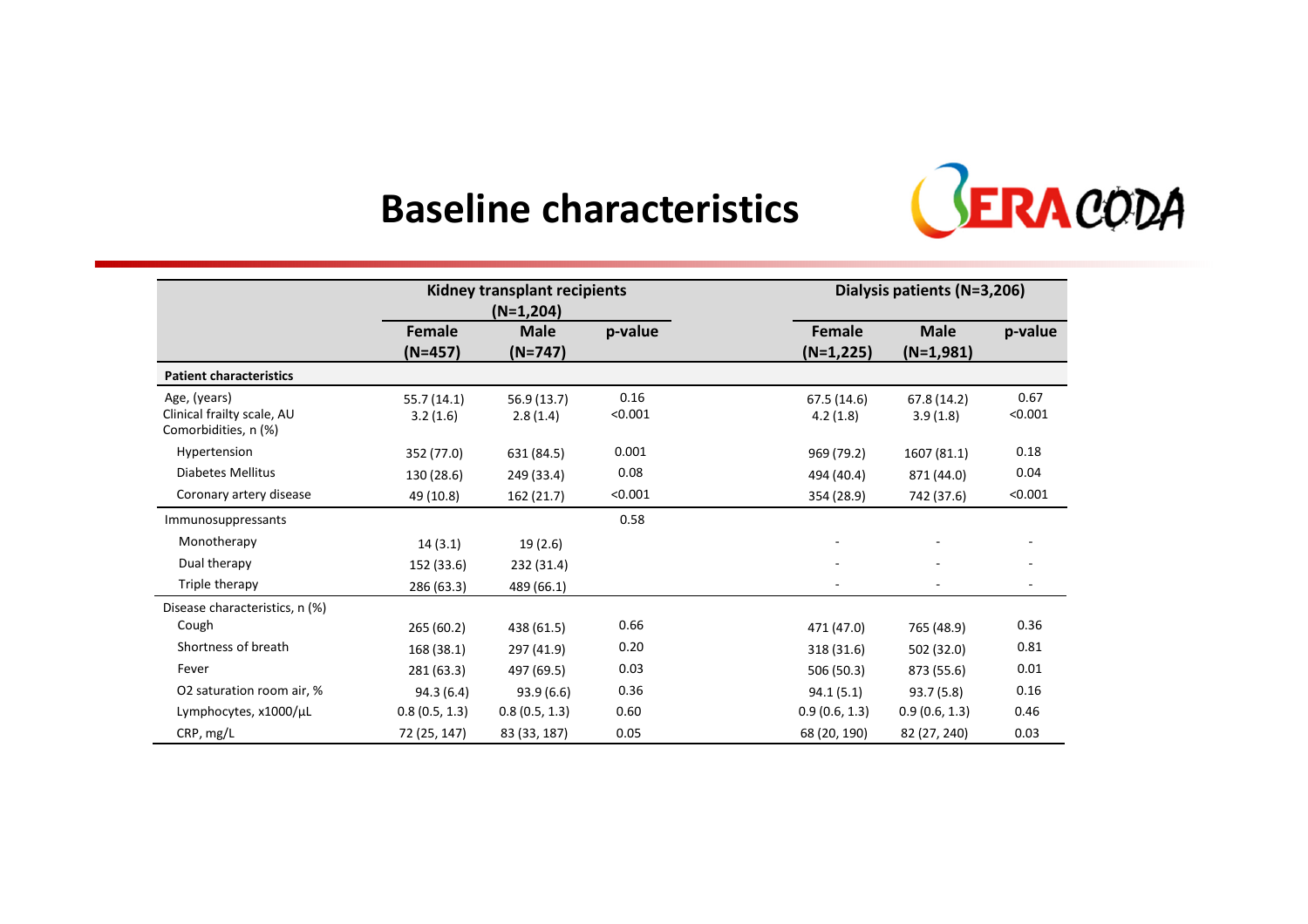#### Mortality by sex and type of KFRT



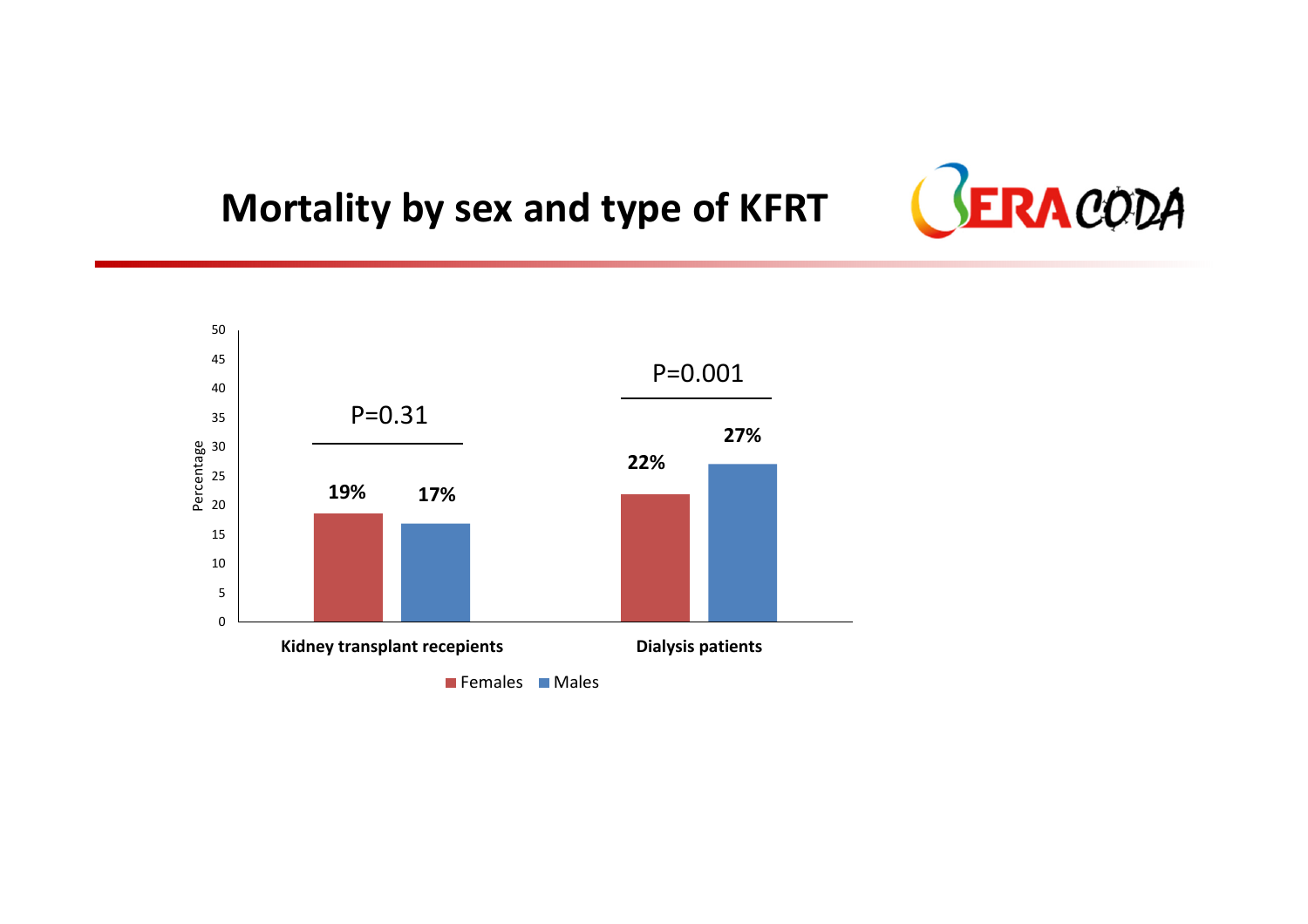#### Cumulative incidence of mortality by GERACODA sex and type of KFRT

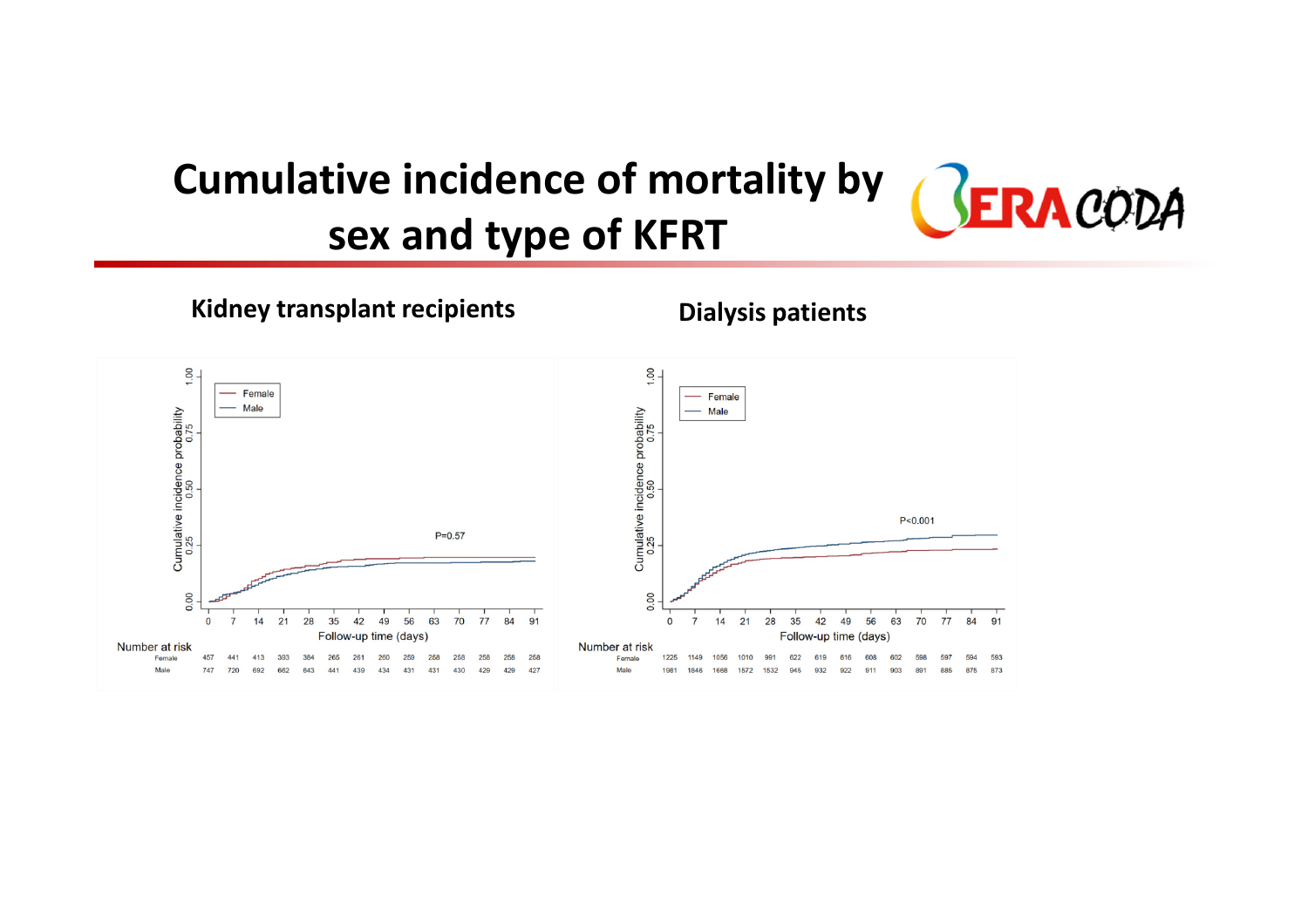## Association of sex with mortality by type of KFRT



| Presented are hazard ratios (95% Confidence interval) |                |                  |         |  |  |  |  |
|-------------------------------------------------------|----------------|------------------|---------|--|--|--|--|
| <b>Transplant recipients</b>                          | <b>Females</b> | <b>Males</b>     | p-value |  |  |  |  |
| $(N=1,204)$                                           | $(N=457)$      | $(N=747)$        |         |  |  |  |  |
| Event, $n$ $%$                                        | 85 (18.6)      | 126 (16.9)       |         |  |  |  |  |
| Model 1                                               | Ref.           | 0.90(0.68, 1.18) | 0.43    |  |  |  |  |
| Model 2                                               | Ref.           | 0.97(0.73, 1.29) | 0.86    |  |  |  |  |
| Model 3                                               | Ref.           | 0.96(0.73, 1.28) | 0.80    |  |  |  |  |
| Model 4                                               | Ref.           | 0.87(0.63, 1.19) | 0.37    |  |  |  |  |
| Model 5                                               | Ref.           | 0.89(0.65, 1.23) | 0.49    |  |  |  |  |
| <b>Dialysis patients</b>                              | <b>Females</b> | <b>Males</b>     | p-value |  |  |  |  |
| $(N=3,206)$                                           | $(N=1,225)$    | $(N=1,981)$      |         |  |  |  |  |
| Event, $n$ $%$                                        | 268 (21.9)     | 536 (27.1)       |         |  |  |  |  |
| Model 1                                               | Ref.           | 1.27(1.10, 1.47) | 0.001   |  |  |  |  |
| Model 2                                               | Ref.           | 1.41(1.21, 1.64) | < 0.001 |  |  |  |  |
| Model 3                                               | Ref.           | 1.40(1.20, 1.63) | < 0.001 |  |  |  |  |
| Model 4                                               | Ref.           | 1.32(1.13, 1.56) | 0.001   |  |  |  |  |
| Model 5                                               | Ref.           | 1.33(1.13, 1.56) | 0.001   |  |  |  |  |

Model 1: crude

Model 2: Model 1 + age (continuous), clinical frailty score (continuous)

Model 3: Model 2 + the reason for COVID-19 screening (symptoms-based screening, positive COVID-19 contact or routine screening)

Model 4: Model 3 + smoking (never, current, former), obesity (yes/no), hypertension (yes/no), diabetes (yes/no), heart failure (yes/no), chronic lung disease (yes/no),

coronary artery disease (yes/no), and auto-immune disease (yes/no)

Model 5: Model 4 + duration of kidney function replacement therapy (years) and estimated glomerular filtration rate (continuous)

(p-for interaction between sex and type of kidney function replacement therapy=0.02 in fully adjusted model for three-month mortality)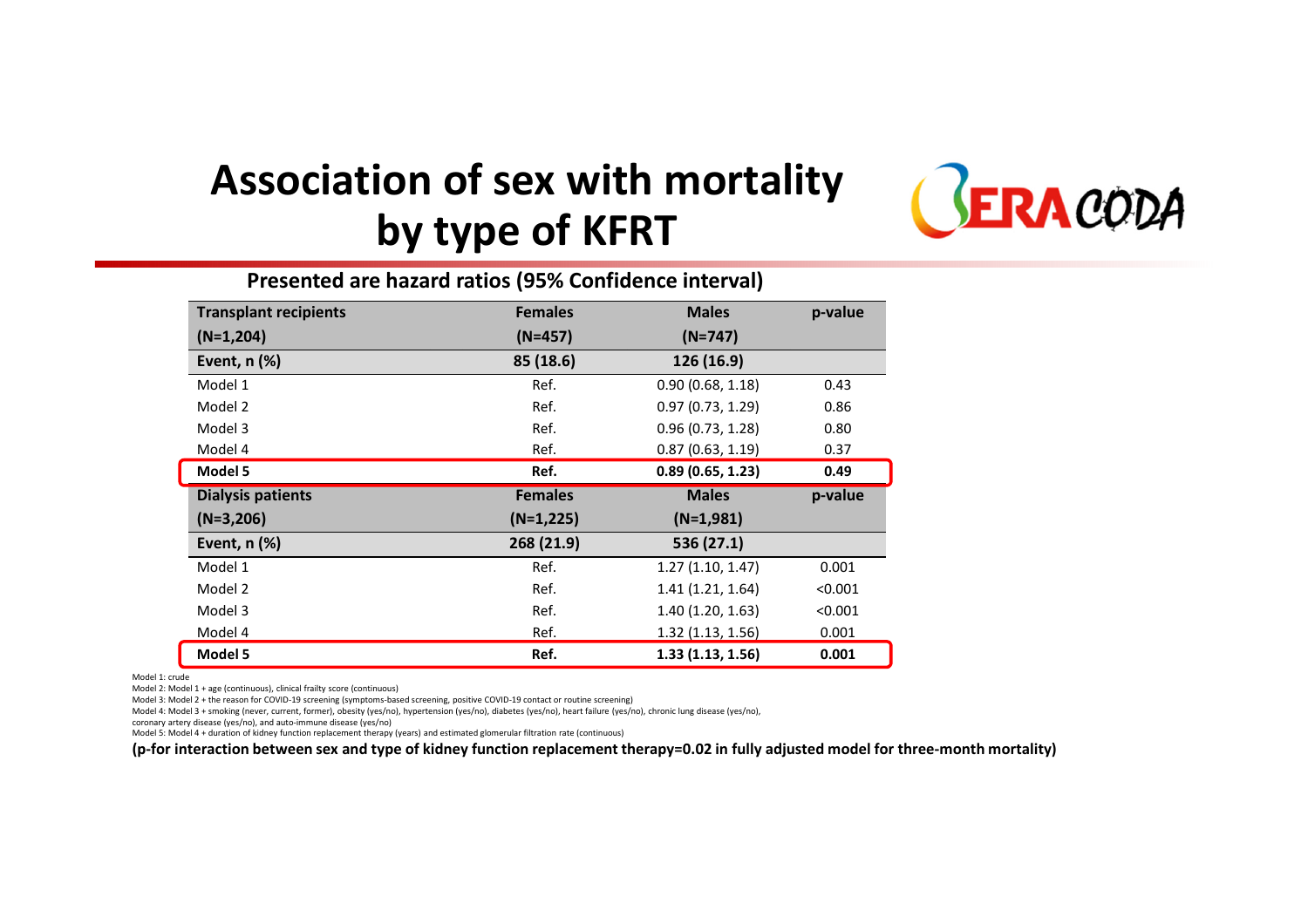#### Association of KFRT type with mortality **SERACODA** by sex

| Presented are hazard ratio (95% Confidence interval) |                          |                                     |         |  |  |  |  |
|------------------------------------------------------|--------------------------|-------------------------------------|---------|--|--|--|--|
| <b>Males</b>                                         | <b>Dialysis patients</b> | Kidney transplant recipients        | p-value |  |  |  |  |
| $(N=2,728)$                                          | $(N=1,981)$              | $(N=747)$                           |         |  |  |  |  |
| Event, $n$ $%$                                       | 536 (27.1)               | 126 (16.9)                          |         |  |  |  |  |
| Model 1                                              | Ref.                     | 0.57(0.47, 0.69)                    | < 0.001 |  |  |  |  |
| Model 2                                              | Ref.                     | 1.25(1.01, 1.55)                    | 0.04    |  |  |  |  |
| Model 3                                              | Ref.                     | 1.19 (0.96, 1.47)                   | 0.13    |  |  |  |  |
| Model 4                                              | Ref.                     | 1.20 (0.97, 1.50)                   | 0.09    |  |  |  |  |
| Model 5                                              | Ref.                     | 1.39 (1.02, 1.89)                   | 0.04    |  |  |  |  |
| <b>Females</b>                                       | <b>Dialysis patients</b> | <b>Kidney transplant recipients</b> | p-value |  |  |  |  |
| $(N=1,682)$                                          | $(N=1,225)$              | $(N=457)$                           |         |  |  |  |  |
| Event, $n$ $%$                                       | 268 (21.9)               | 85 (18.6)                           |         |  |  |  |  |
| Model 1                                              | Ref.                     | 0.81(0.63, 1.03)                    | 0.09    |  |  |  |  |
| Model 2                                              | Ref.                     | 1.63(1.25, 2.13)                    | < 0.001 |  |  |  |  |
| Model 3                                              | Ref.                     | 1.54(1.17, 2.01)                    | 0.002   |  |  |  |  |
| Model 4                                              | Ref.                     | 1.64 (1.24, 2.17)                   | 0.001   |  |  |  |  |
| Model 5                                              | Ref.                     | 2.04 (1.40, 2.97)                   | < 0.001 |  |  |  |  |

Model 1: crude

Model 2: Model 1 + age (continuous), clinical frailty score (continuous)

Model 3: Model 2 + the reason for COVID-19 screening (symptoms-based screening, positive COVID-19 contact or routine screening)

Model 4: Model 3 + smoking (never, current, former), obesity (yes/no), hypertension (yes/no), diabetes (yes/no), heart failure (yes/no), chronic lung disease (yes/no),

coronary artery disease (yes/no), and auto-immune disease (yes/no)

Model 5: Model 4 + duration of kidney function replacement therapy (years) and estimated glomerular filtration rate (continuous)

(p-for interaction between type of kidney function replacement therapy and sex=0.02 in fully adjusted model for three-month mortality)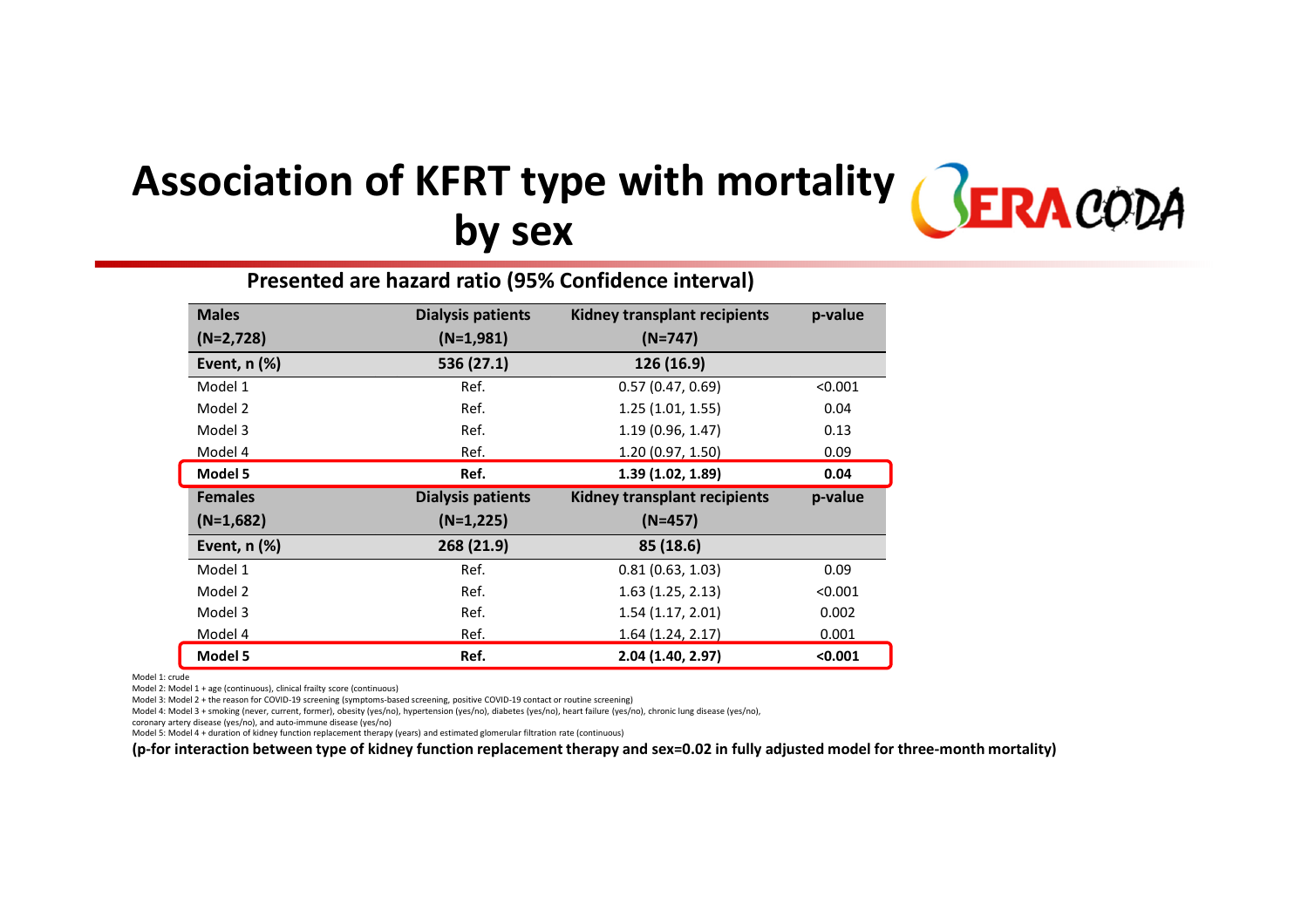### **Conclusions**



- • Among patients on KFRT with COVID-19
	- $\blacksquare$ male sex is not a risk factor for mortality in kidney transplant recipients
	- $\blacksquare$ but remains a risk factor in dialysis patients
- $\bullet$  The use of immunosuppressants in kidney transplant recipients
	- $\blacksquare$  may have contributed to a narrowed difference in the immune response to COVID-19 between males and females
	- $\blacksquare$  whereby especially females may have suffered from the deleterious effect of transplantation related immunosuppression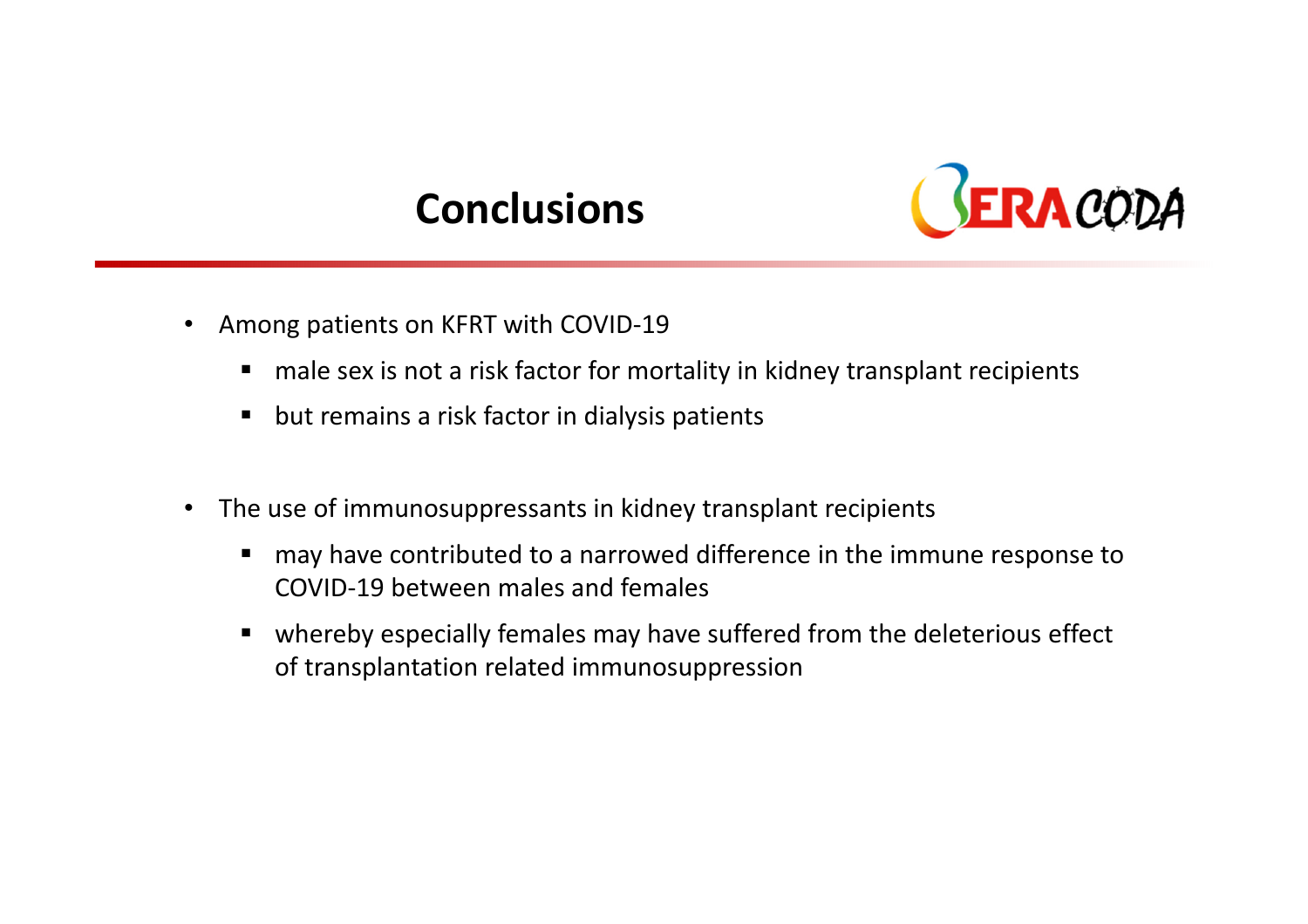### Acknowledgement



We thank all contributors for entering information in the ERACODA database and for their participation. We especially thank all healthcare workers that have taken care of the included COVID-19 patients.